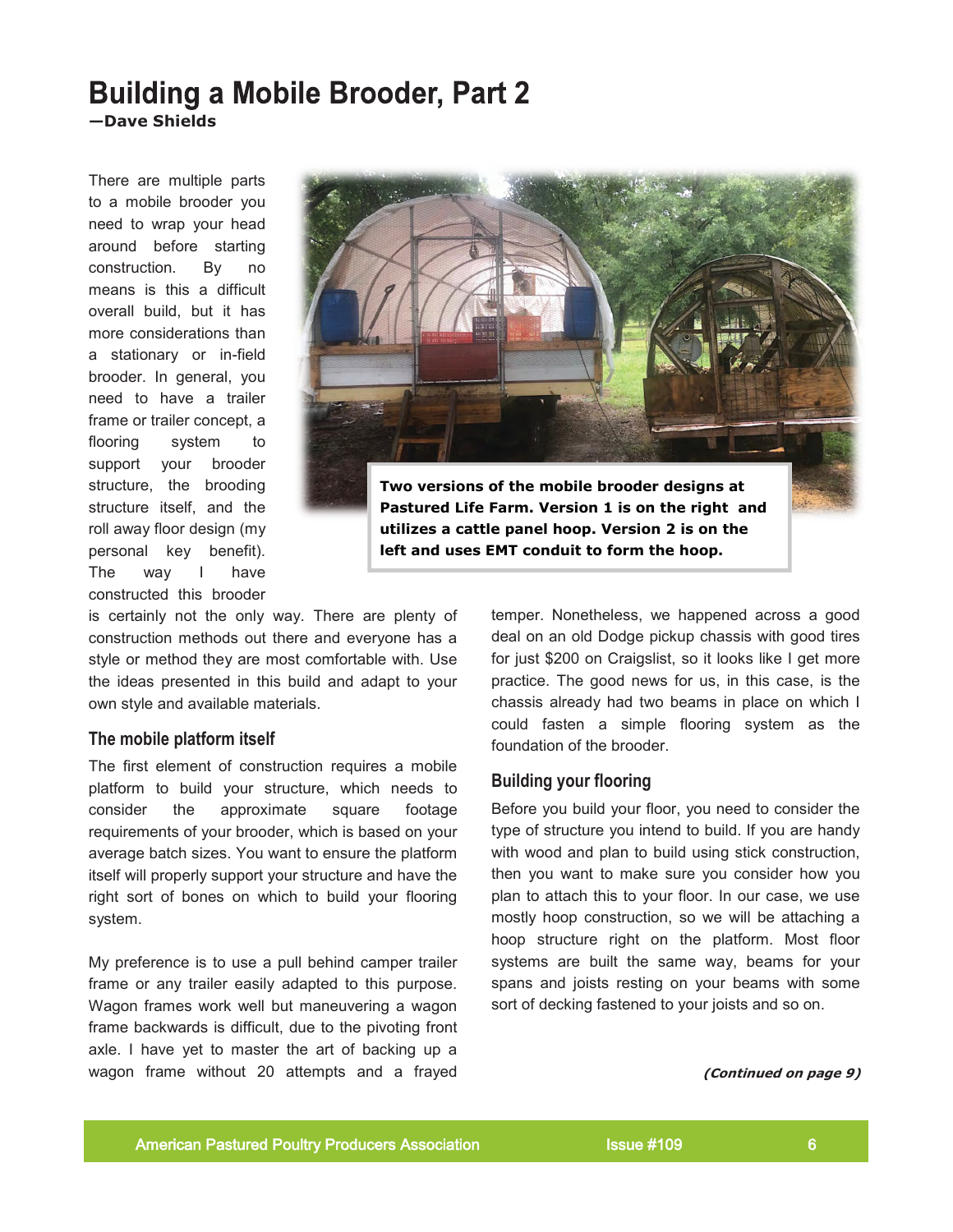Our design is for a 200 sq. ft. brooder to accommodate our batch sizes, be it broilers, day old pullets, or turkey poults. To help decide your brooder size, reference the below chart based on Fertrell's recommended brooder space. In this example - we are building for 400 bird batches for up to two weeks in the brooder:

It is easier to reduce floor space for smaller batches, so build your brooder based on the upper end of your batch sizes and length of time in the brooder.

| <b>Space Required to Brood 400 chicks</b> |                     |                  |
|-------------------------------------------|---------------------|------------------|
| Time in<br><b>Brooder</b>                 | Sq. Ft. per<br>bird | Total Sq.<br>Ft. |
| 1 week                                    | .25                 | 100              |
| 2 weeks                                   | .5                  | 200              |
| 3 weeks                                   | .75                 | 300              |
| 4 weeks                                   |                     | 400              |

**(Continued from page 6)** The length and width of your floor will be based on your square footage requirements and other variables, such as maneuverability requirements through gates or access to areas you plan to store your brooder. In our case, we settled on a 10 ft. width since it would be easier to maneuver the brooder in and out of the pasture and around obstacles. With a floor width of 10ft. our length automatically became 20 ft. to hit the 200 sq. ft. requirement.

> Our platform design employs a standard joist and beam concept using 2x8 joists on beams and then plywood for flooring. If you have ever built a deck, this is likely the same method you used with the exception of plywood flooring. It's important to size your lumber correctly and to simplify your design as much as possible. There really isn't much static weight associated with a brooder; however, the depth and density of your bedding will become a factor.

# **The Sstructure**

As I mentioned, we use a lot of hoop construction to build our field shelters and ancillary buildings. This has proven to be a very cost effective, surprisingly

**(Continued on page 10)**



**2x8 joists as the foundation for the mobile brooder.**

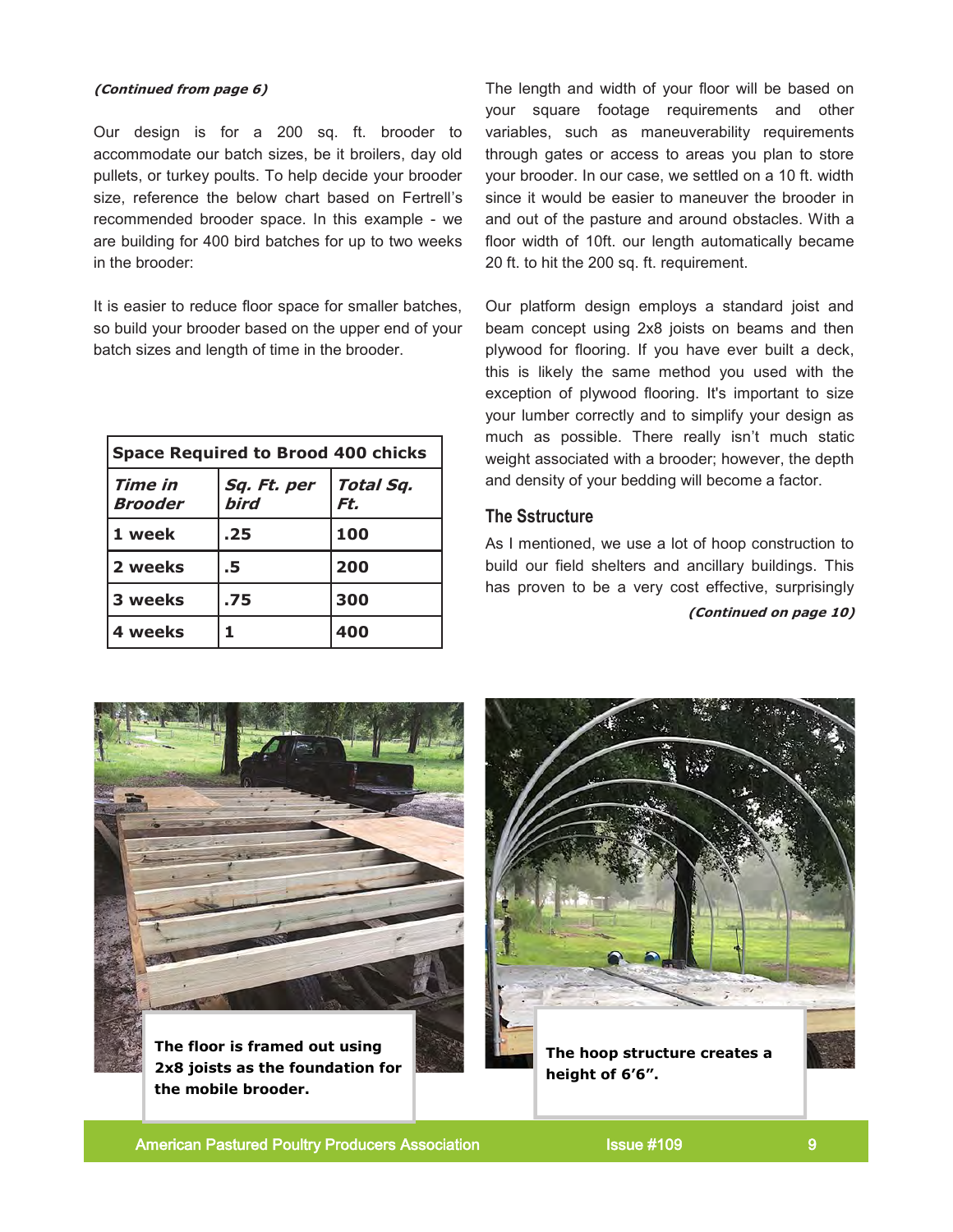resilient, and low labor building system that is also very quick to assemble. Using greenhouse plastic as your covering offers great insulation and heat accumulation properties, which is it's intended design. The other great benefit of the hoop structures is it gives many great locations to hang feeders, waterers, lights, and heaters. This has been put to great use in our field shelters and now brooders, too.

The hoop design annexes the natural strength of arches and lends well to weight bearing loads within the structure. Certainly, this design is not limited to hoop designs, and I am sure with proper planning it could also be built using simple wood construction, especially if you are more comfortable with that. Be sure to consider all of your design requirements before putting together a structural design.

The only issue I have had with wood construction in the past is that it tends to absorb moisture in our high humidity environment, which increases weight and rot. It's also generally more cumbersome.

**(Continued from page 9)** The design of our structure is going to rest on a 10 ft x 20 ft platform, therefore, we needed 10 ft. diameter hoops for this build. Since we had a requirement for standing height ceilings (at least 6 ft.) we added an additional 2 ft to our hoops at the base of the bend. The radius of a 10 ft hoop is 5 ft., so we add two feet of straight, or un-bent pipe, to the hoop to give us 7 ft. ceilings. We built the structure using standard greenhouse construction and simply fastened the hoops to the side of our flooring system with metal straps. The hoop overlaps the floors approximately 6 inches on each side so this netted 6'6" ceilings, which fulfills our needs of not having to bend over in the brooder. It will provide enough height to allow for proper air exchange.

> The other benefit of the hoop design is that both the ends are fully open and can be customized to your needs. In our case, we needed one end to have a dump door that spanned the length of the end of the brooder that would be used to remove bedding and brooder occupants when transferring to the field. The other end will have a pedestrian access door.

> > **(Continued on page 13)**



**One end of the brooder is designed with a door to unload bedding and birds.**



American Pastured Poultry Producers Association **Issue #109** 10 10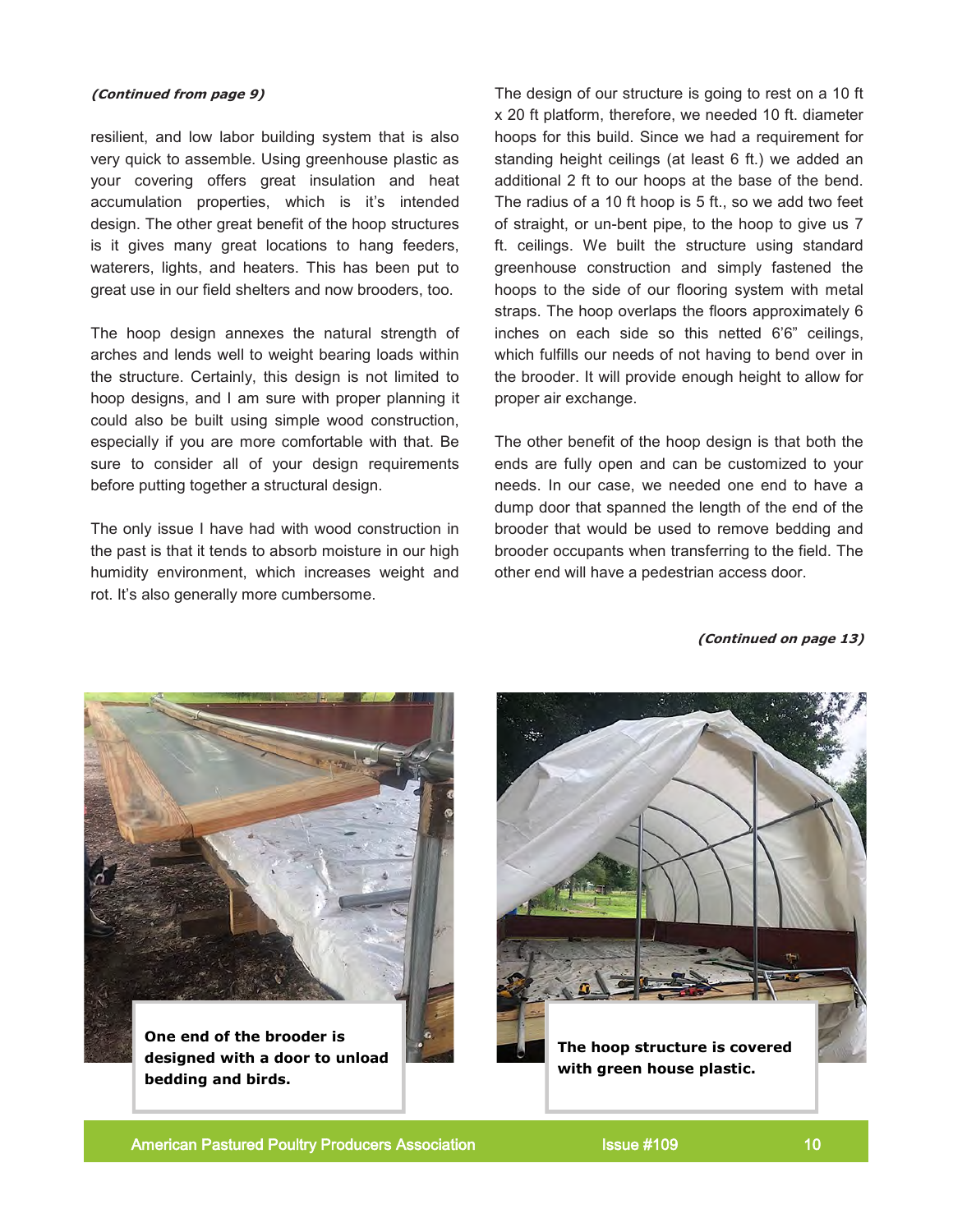### **(Continued from page 10)**

On the dump side we attached standing seam roof metal to a top rail pipe which would hinge up to allow access. On the pedestrian access side I assembled a tube door using corner fasteners and chain link gate hinges. We kept the floor unobstructed because of the plan to incorporate the roll-out floor, which will easily remove bedding.

### **Roll out flooring system**

The second requirement for this design, aside from mobility, was a method to remove bedding without significant labor or heavy equipment. We also wanted a system that was easy enough for children or interns to use. Like most tasks, the easier and simpler they are, the more likely they are to be done. After evaluating whether there was a readymade solution commercially available that could be adapted, and after studying the roll-away truck bed systems, we determined that we had many of the components already on farm. In our case, I scrounged up an old billboard tarp of sufficient size, a 10 ft piece of 2" EMT (metal conduit) to roll the tarp onto, and I bought a \$20 hand crank trailer winch rated for 1200 lbs. from Harbor Freight as our mechanical advantage.

The design is simple. Cut the tarp to approximately 9'9" x 22' (about 3 inches shy of your unobstructed floor width) and lay out on the floor with the excess hanging off the dump door end. I left about an inch gap between the tarp edges and the inside wall so I wouldn't have an issue with the tarp catching on the side walls when we roll out the bedding. Naturally, as probably happens on most farms, in the middle of this brooder build we had turkeys show up before I was able to complete this portion of the project. Fortunately, I laid the tarp down before adding bedding and then loaded the poults. This gave me some time to come up with a simple but effective way to design the rolling arm.

I took the 1200 lb. hand winch and modified it to provide the force needed to turn the roller that would roll up the tarp and expel the bedding out the back of the brooder through the dump door. From conception, to implementation and installation, this took only a couple hours to put together. The hand winch essentially has a bracket that holds a spool in place with a bolt through the center of the spool securing it to the bracket. On one side of the spool is the hand crank and the other side is a nut holding the bolt in place. The side opposite of the hand crank is the side of the bracket I cut out. First, I removed the nut, bolt, and **(Continued on page 14)**



**The winch needs to be modified to accommodate the tarp roller by cutting part of the bracket out.**



**The 2" EMT conduit is welded to the winch and extends through the bracket to form the mechanism to roll the tarp.** 

American Pastured Poultry Producers Association **Issue #109** 13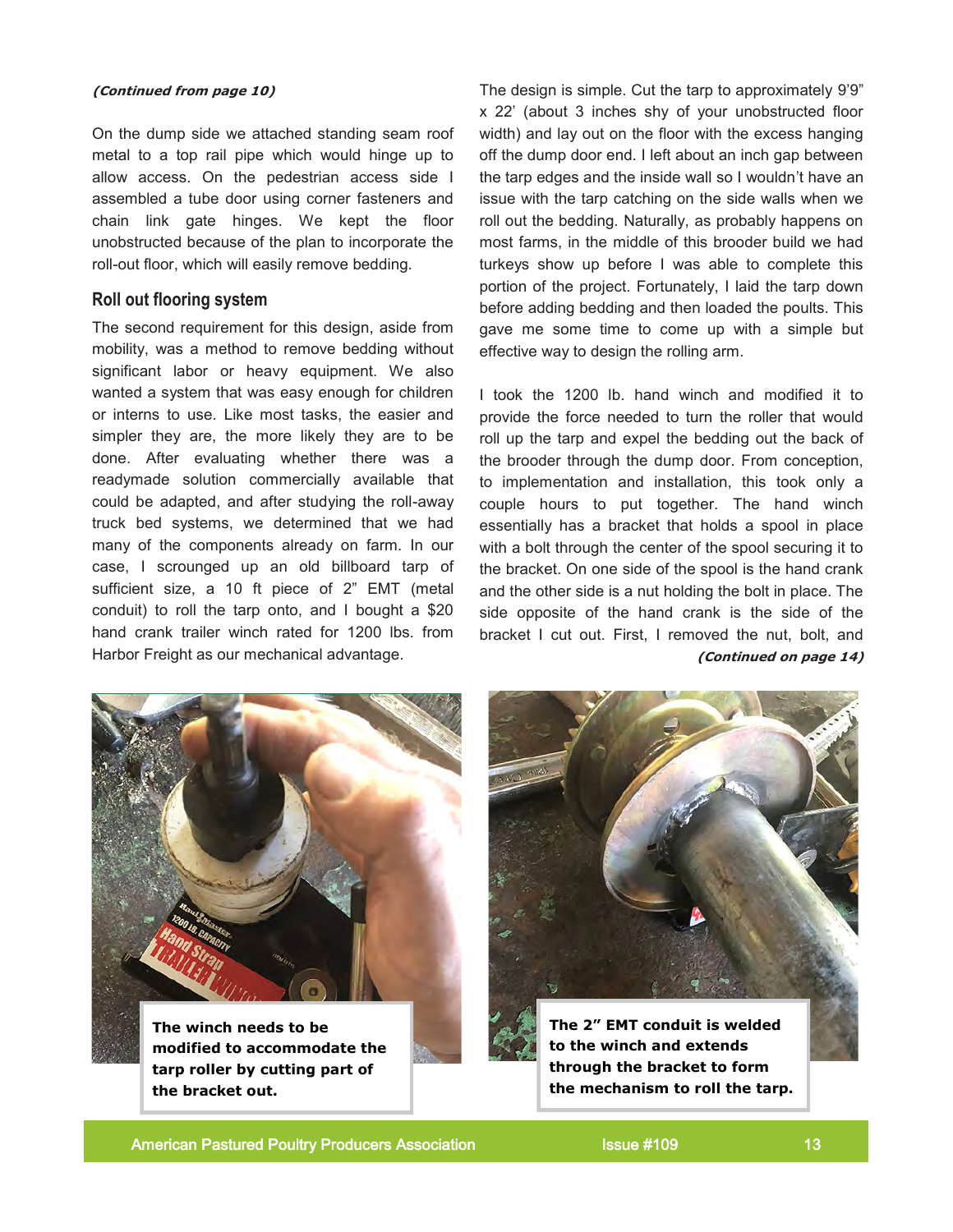spool so I could cut out a section of the bracket that would allow me to weld the 2" EMT to the center of the spool. Before welding the EMT in place I drew a 2" circle on the center of the spool and then fastened the spool back in place; it was only secured by the handle side of the bracket because the other side was cut out. I placed the nut on the bolt before welding on the EMT. In future designs, I would likely just weld on a nipple pipe that I could seat inside the roller pipe/tube so this can be taken apart if needed, plus this would give me the ability to adjust the roller length.

The only other piece that needed to be conceived was a way to receive the roller tube on the other side. I thought I could use some sort of bearing or find a coupler that would seat the 2" EMT conduit, but simpler is better. I took a piece of 2x8 at 9" long and cut a 2.5" hole using a hole saw. I needed to seat the conduit in the hole and attach the 2x8x9 board section to another longer piece of 2x8 that I would attach at the right place on the side of the floor supports. This would allow me to adjust the roller end simply by positioning the board wherever needed. On the hand winch side, I bolted the winch bracket to a

**(Continued from page 13)** piece of 2x8, which I then also screwed in place at the proper position on the floor supports. I allowed myself a few inches of space between the roller tube and the back of the brooder floor system to provide the tarp enough room to roll up onto the 2" EMT conduit. When positioning the roller, make sure the top of the roller tube/pipe is level with the floor so you are not having to pull the tarp at an angle against the back edge of the floor when rolling it up, creating additional resistance (Read: MORE WORK!).

### **Other nice to haves**

Since the turkeys came a bit sooner than we were prepared for, I wasn't able to install my power circuits as intended. The original plan was to place a 50 AMP 220-240V RV plug and small power panel on the brooder so I could plug in wherever I had a 14-50R plug. This would allow me to have a 120/240 circuit for various things such as heaters, lights, exhaust fans, etc. In this instance, I will place a distribution panel with separate breaker protected circuits allowing me to avoid having extension cords dangling from all over. I will run conduit and receptacles down the center purlin, giving me easy access to diversified circuits. Rest assured, when I build the next brooder, aside from using a regular trailer frame (non-wagon style), I will integrate the electric feature as well.



**The assembled hand crank mechanism ready to be mounted to the brooder.** 



**The hand crank assembly mounted to the back of the brooder shown with the tarp rolled up onto the pipe.**

American Pastured Poultry Producers Association **Issue #109** 14